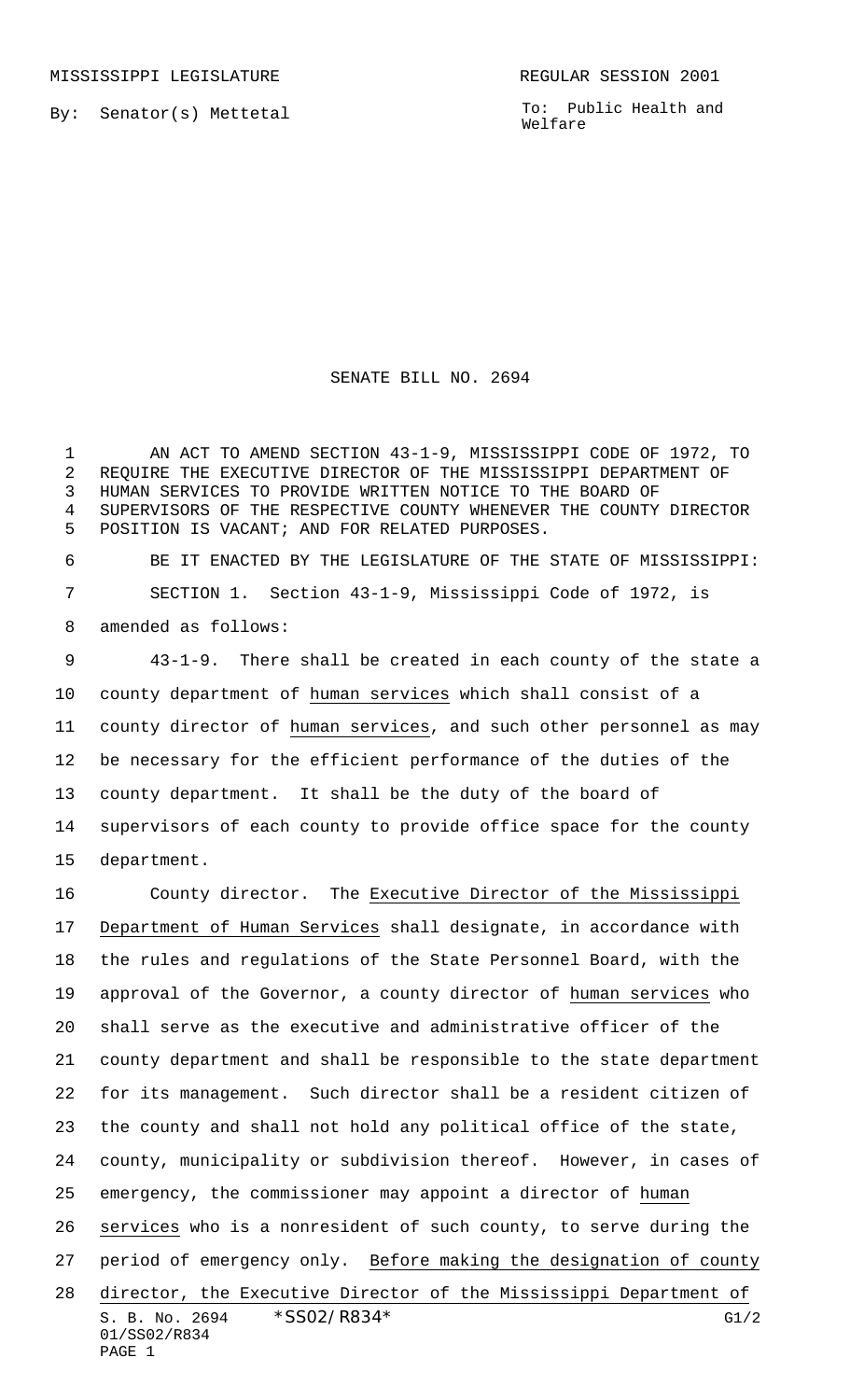## Human Services shall provide written notice to the board of

supervisors of the respective county that the county director

position is vacant.

32 The county department of human services shall administer within the county all forms of public assistance and welfare services. The county department shall comply with such regulations and submit such reports as may be established or required by the state department. Subject to the approval of the state department, the county department may cooperate with other departments, agencies and institutions, state and local, when so requested, in performing services in conformity with the provisions of this chapter.

S. B. No. 2694 \* SS02/R834\* 01/SS02/R834 PAGE 2 In counties having two (2) judicial districts, the Executive Director of the Mississippi Department of Human Services may create and establish in each of the judicial districts a separate county department of human services which shall consist of a director of human services and such other personnel as may be necessary for the efficient performance of the duties of the department thus established. In such cases the two (2) departments so established shall be dealt with as though each is a separate and distinct county department of human services, and each of the departments and each of the directors shall operate and have jurisdiction coextensive with the boundaries of the judicial district in which it is established; and, also, in such 53 cases the words "county" and "director of human services" when used in this chapter shall, where applicable, mean each judicial district, and the director of human services appointed therefor; and where the board of supervisors is authorized to appropriate funds or provide office space or like assistance for one (1) county human services department or director, such board may, as the case may be, appropriate the amount specified by law or render the assistance required by law to each of the departments or directors. Provided, however, that the Executive Director of the